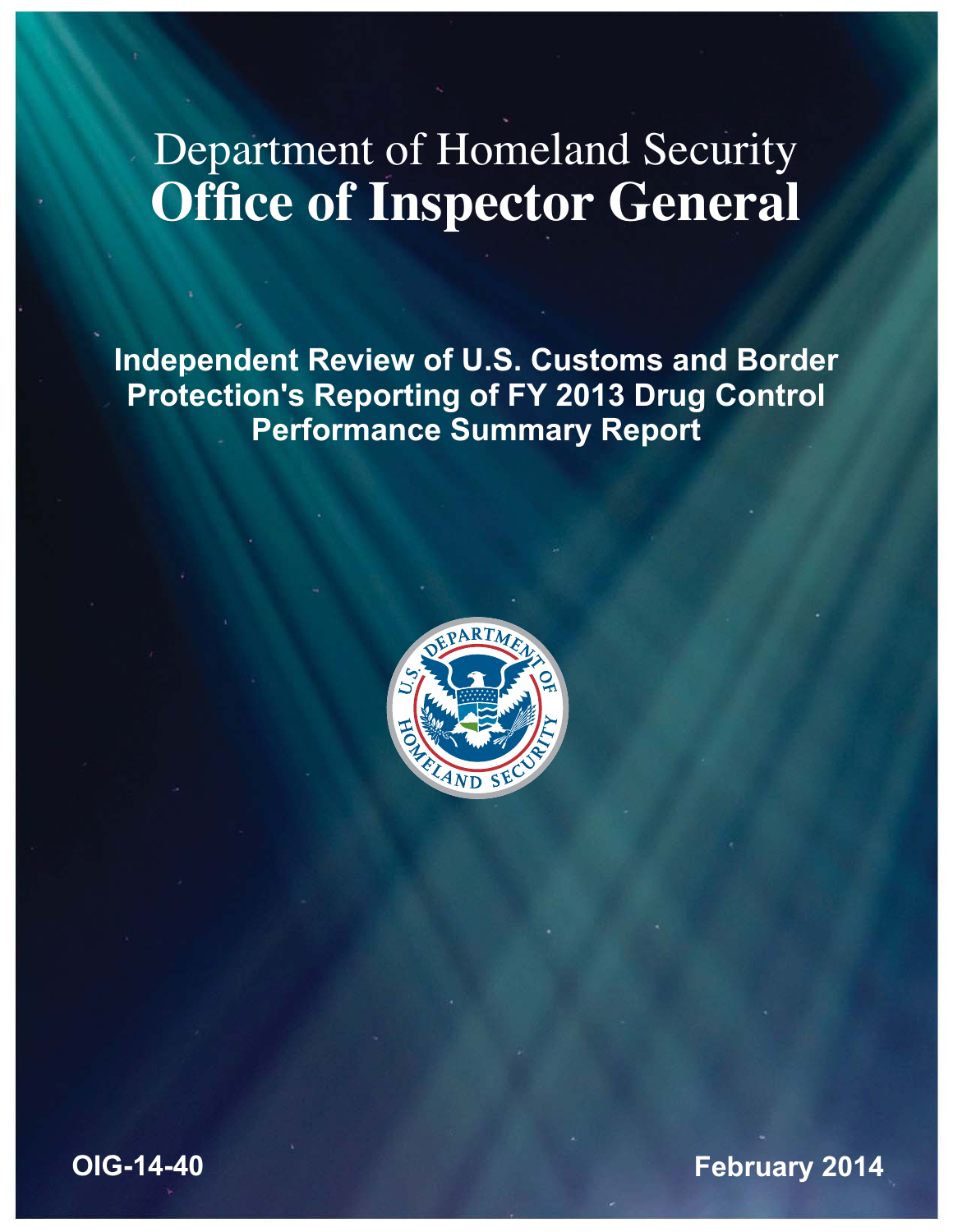

 **OFFICE OF IN**S**PECTOR GENERAL** 

Department of Homeland Security

Washington, DC 20528 / www.oig.dhs.gov

FEB 14 2014

MEMORANDUM FOR:

Eugene H. Schied U.S. Customs and Border Protection Assistant Commissioner

 Acting Assistant Inspector General for AuditsFROM: Mark Bell  $\Lambda$ 

 SUBJECT: *Independent Review of U.S. Customs and Border Protection's Reporting of FY 2013 Drug Control Performance Summary Report*

  Attached for your information is our final report, *Independent Review of U.S. Customs and Border Protection's Reporting of FY 2013 Drug Control Performance Summary Report*. U.S. Customs and Border Protection's management prepared the Performance Summary Report to comply with the requirements of the Office of National Drug Control  Policy Circular, *Accounting of Drug Control Funding and Performance Summary*, dated January 18, 2013.

 We contracted with the independent public accounting firm KPMG LLP to perform the review. KPMG LLP is responsible for the attached independent accountants' report, dated February 10, 2014, and the conclusions expressed in it. We do not express an opinion on the Performance Summary Report. This report contains no recommendations.

  Consistent with our responsibility under the *Inspector General Act*, we will provide copies of our report to appropriate congressional committees with oversight and appropriation responsibility over the Department of Homeland Security. We will post the report on our website for public dissemination.

 Please call me with any questions, or your staff may contact Sandra John, Acting Deputy Assistant Inspector General for Audits, at (202) 254‐4100.

Attachment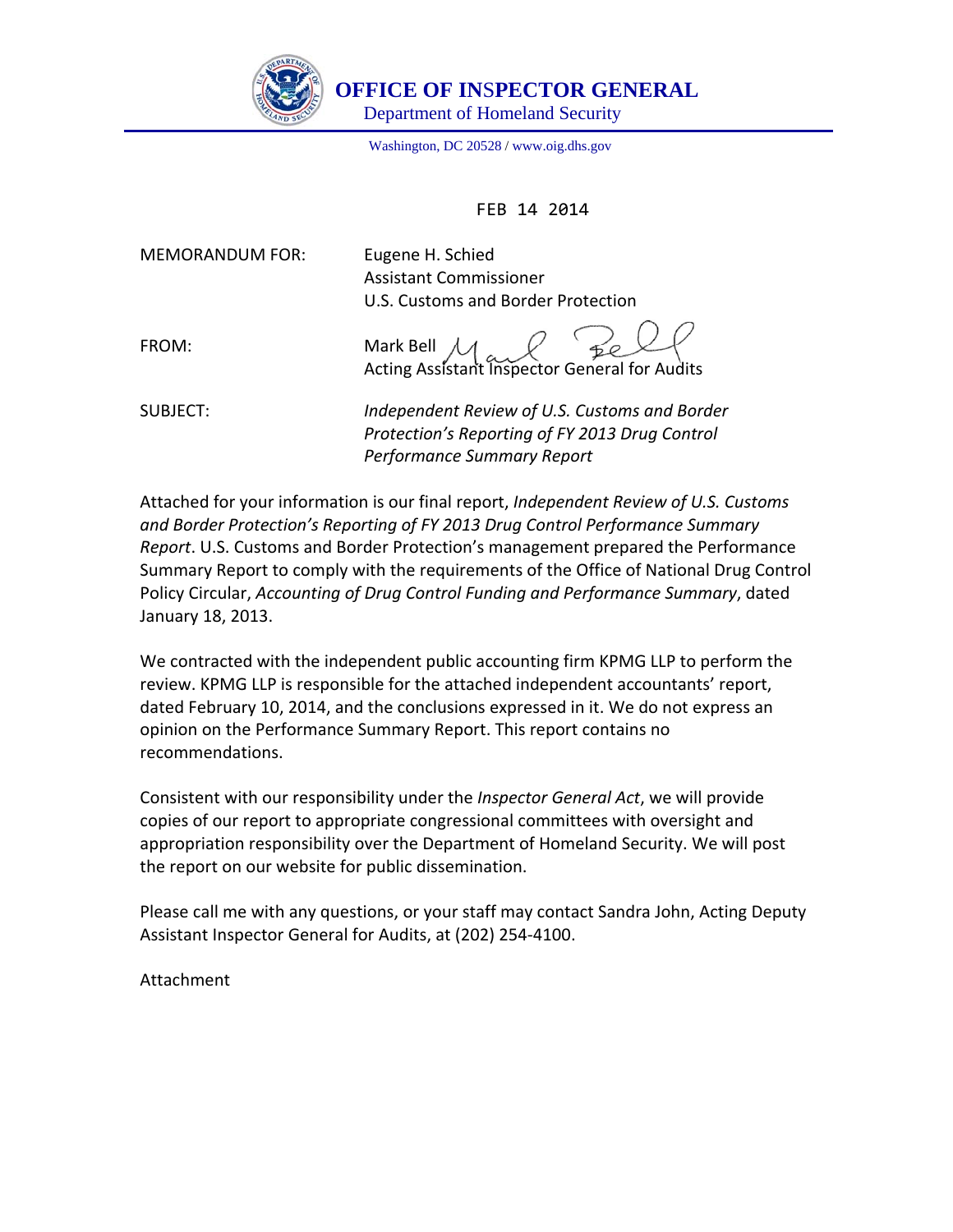

**KPMG LLP** Suite 12000 1801 K Street, NW Washington, DC 20006

#### **Independent Accountants' Report**

Deputy Inspector General U.S. Department of Homeland Security:

We have reviewed the accompanying Performance Summary Report of the U.S. Department of Homeland Security's (DHS) Customs and Border Protection (CBP) for the year ended September 30, 2013. CBP's management is responsible for the Performance Summary Report.

 issued by the Comptroller General of the United States. A review is substantially less in scope than an Our review was conducted in accordance with attestation standards established by the American Institute of Certified Public Accountants, and applicable standards contained in *Government Auditing Standards*, examination, the objective of which is the expression of an opinion on the Performance Summary Report. Accordingly, we do not express such an opinion.

Management of CBP prepared the Performance Summary Report to comply with the requirements of the Office of National Drug Control Policy (ONDCP) Circular, *Accounting of Drug Control Funding and Performance Summary,* dated January 18, 2013 (the Circular).

 stated, in all material respects, in conformity with the criteria set forth in the Circular. Based on our review, except as noted below, nothing came to our attention that caused us to believe that the Performance Summary Report for the year ended September 30, 2013, referred to above, is not fairly

The Performance Summary Report for the year ended September 30, 2013, referred to above, does not include a performance measure for the Automation Modernization Drug Control Budget Decision Unit identified in the Detailed Accounting Submission for the year ended September 30, 2013, as required by section 7b(4) of the Circular.

 This report is intended solely for the information and use of management of DHS and CBP, the DHS Inspector General, the ONDCP, and the U.S. Congress, and is not intended to be and should not be used by anyone other than these specified parties.

KPMG LLP

February 10, 2014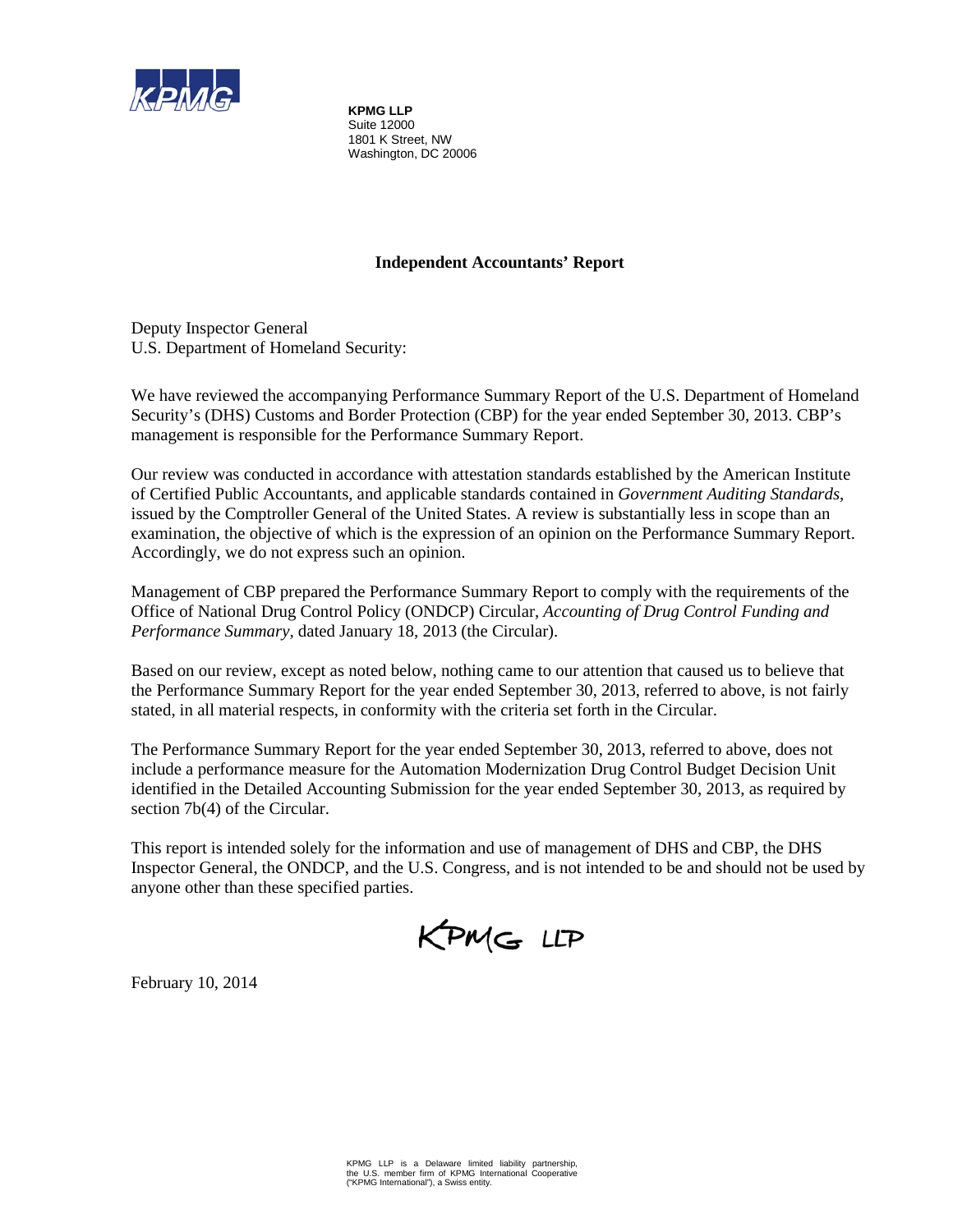1300 Pennsylvania Avenue NW Washington, DC 20229



| <b>MEMORANDUM FOR:</b> | Ms. Anne L. Richards<br>Assistant Inspector General for Audit<br>Department of Homeland Security                                                   |
|------------------------|----------------------------------------------------------------------------------------------------------------------------------------------------|
| FROM:                  | Deborah J. Schilling<br>Chief Financial Officer and Deputy Assistant Commissioner,<br>Office of Administration<br>US Customs and Border Protection |
| SUBJECT:               | Management's Assertions for U.S. Customs and Border<br>Protection's Performance Summary Report to ONDCP                                            |

In compliance with the Office of National Drug Control Policy (ONDCP) Circular, *Accounting of Drug Control Funding and Performance Summary*, dated January 18, 2013, U.S. Customs and Border Protection (CBP) submits its Performance Summary Report to ONDCP. The report contains the results of CBP's fiscal year (FY) 2013 performance in support of the *National Drug Control Strategy.* 

CBP makes the following assertions:

- (1) Performance reporting system is appropriate and applied- CBP has a system to capture performance information accurately and the system was properly applied to generate the performance data;
	- (a) The source of the data for the performance measure Amount of Currency Seized on Exit from the United States, is obtained from TECS (Drug Control Decision Unit – Salaries and Expenses);
	- (b) The source of the data for the performance measure Percentage of Joint Interagency Task Force - South Annual Mission Hour objective achieved is TECS (Drug Control Decision Unit – Air and Marine Operations); and
	- (c) The source of the data for the performance measure, Number of Apprehensions on the Southwest Border Between the Ports of Entry is the e3 Processing Database (Drug Control Decision Unit - Border Security Fencing, Infrastructure and Technology).
- (2) All but one of the performance targets in FY 2013 were met, an explanation for the missed target for 'Number of Apprehensions on the Southwest Border Between the Ports of Entry' is provided in Performance Summary Report, and the explanation for replacing the "Number of Apprehensions" measure with the measure, "Rate of interdiction effectiveness along the Southwest Border between ports of entry" is provided;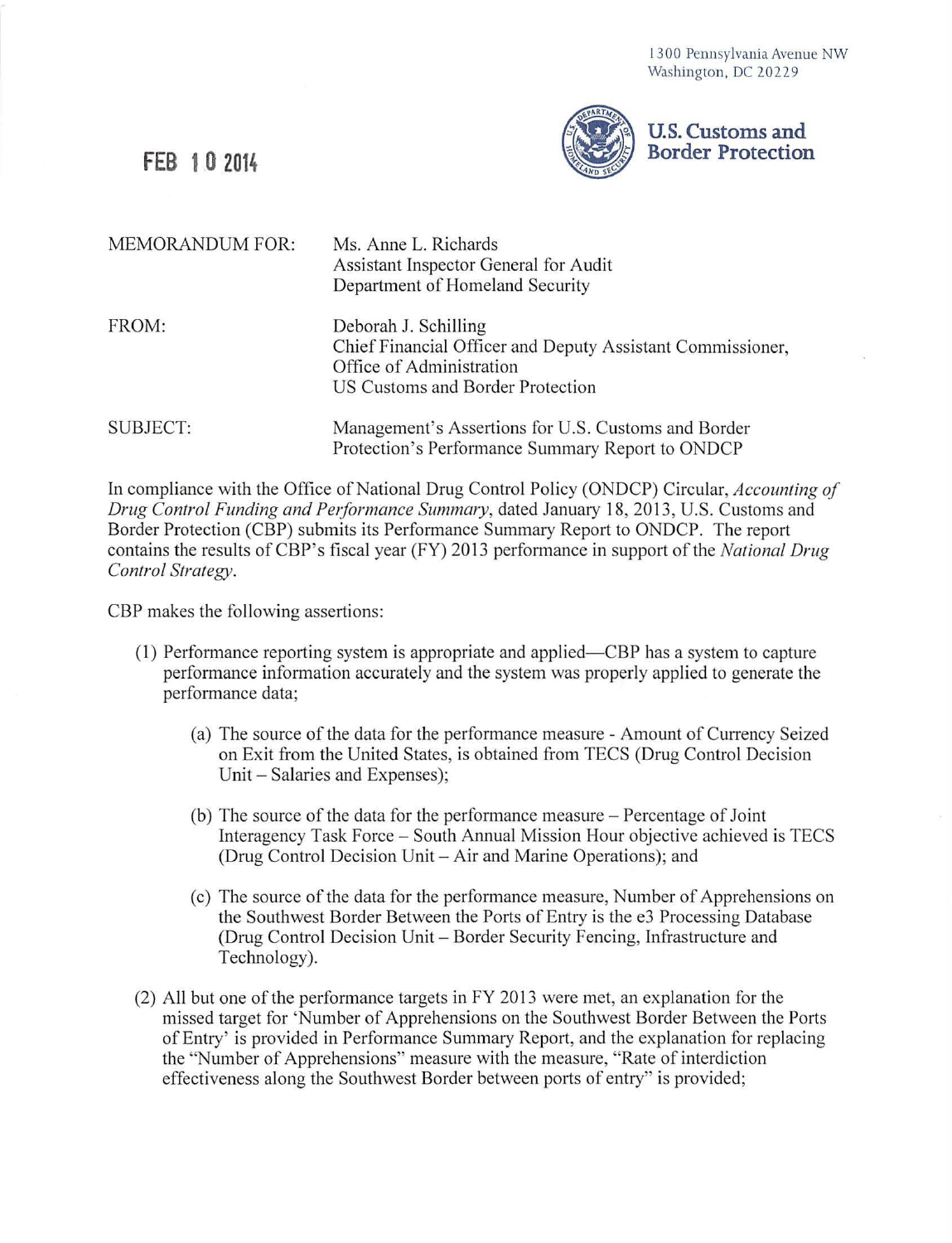Management's Assertions for U.S. Customs and Border Protection's Drug Seizure Data Page 2

- (3) Methodology to establish performance targets is reasonable and consistently applied. Professional judgement was used in establishing performance measure targets based on subject matter experts with several years of experience in the field; and
- (4) Adequate performance measures exist for a significant portion of drug control activities. However, CBP has not established at least one acceptable performance measure for each Drug Control Decision Unit identified in reports. Each existing performance measure considers the intended purpose of the National Drug Control Program Activity.

To address any questions you have regarding this submission, please contact me at (202) 344-2300, or a member of your staff may contact Mr. James McNally, Director, Investment Analysis Office, at (202) 344-1651.

Deborah J. Schilling

Deborah J. Schilling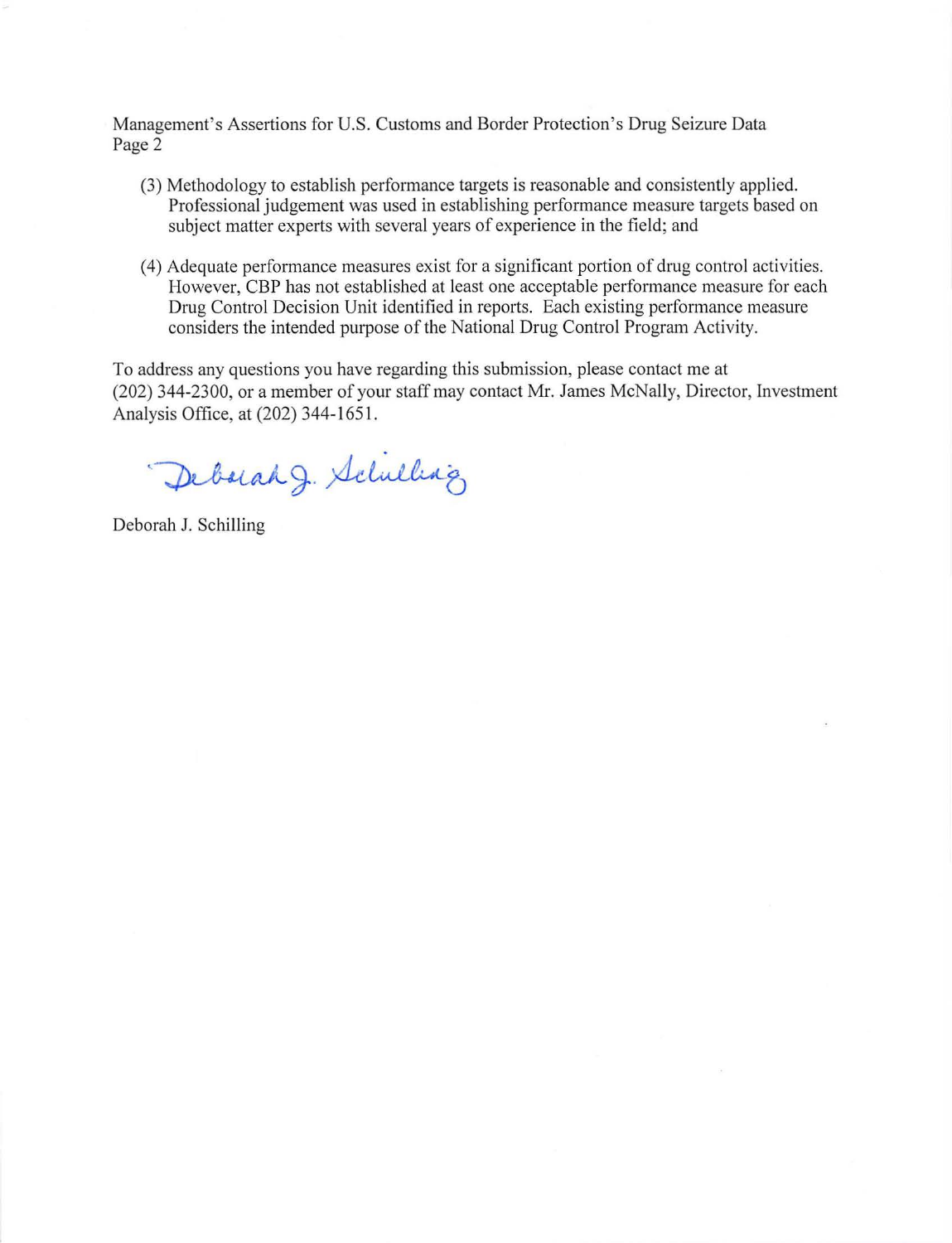# **U.S. Customs and Border Protection Fiscal Year (FY) 2013 U.S. Department of Homeland Security Performance Summary Report**

 The performance measures presented below directly link to the 2013 *National Drug Control Strategy* by evaluating U.S. Customs and Border Protection (CBP) success in disrupting domestic drug trafficking. This Performance Summary Report (PSR) contains the performance measure aligned to drug control decision units as required by the Office units are as follows: (1) Salaries and Expenses, (2) Air and Marine Operations, (3) in FY 2013 were either met or an explanation for not meeting targets is included, (3) the of National Drug Control Policy (ONDCP) Circular, *Accounting of Drug Control Funding and Performance Summary*, dated January 18, 2013. The drug control decision Automation Modernization, and (4) Border Security Fence, Infrastructure and Technology. Based on this PSR, the attached Management Assertions letter states that (1) the performance reporting system is appropriate and applied, (2) performance targets methodology used to establish performance targets is reasonable and applied, and (4) adequate performance measures exist for all significant drug control activities although only three of the decision units have specifically associated measures.

# **Drug Control Decision Unit – Salaries and Expenses**

 **Performance Measure – Office of Field Operations –** Amount of currency seized on exit from the United States.

# **(1) Performance Measures**

The performance measure "Amount of currency seized on exit from the United States" provides the total dollar amount of all currency, in millions, seized during outbound inspection of exiting passengers and vehicles, both privately-owned and commercial. The scope of this measure covers all ports of entry on both the southwest and northern borders and includes all modes of transportation (land, air, and sea). This measure assists in evaluating CBP's success in disrupting domestic drug trafficking at the land border ports of entry, a key outcome for the National Drug Control Strategy.

Since this measure is based upon the seizure-related enforcement outcomes of CBP's Outbound enforcement program, the measure provides an indicator of the success that CBP has in disrupting domestic drug trafficking at the land borders by stemming the flow of potential narcotics-related proceeds destined to criminal or transnational groups.

The CBP Office of Field Operations (OFO) conducts risk-based Outbound operations at land and air border ports of entry, enabling CBP to enforce U.S. laws and regulations applying to the Outbound arena, including, but not limited to, immigration and drug laws. The Outbound enforcement program is part of CBP's effort to effectively monitor and control the flow of goods and people leaving the United States. The goal of CBP's Outbound enforcement program is to keep the United States safe by preventing the illicit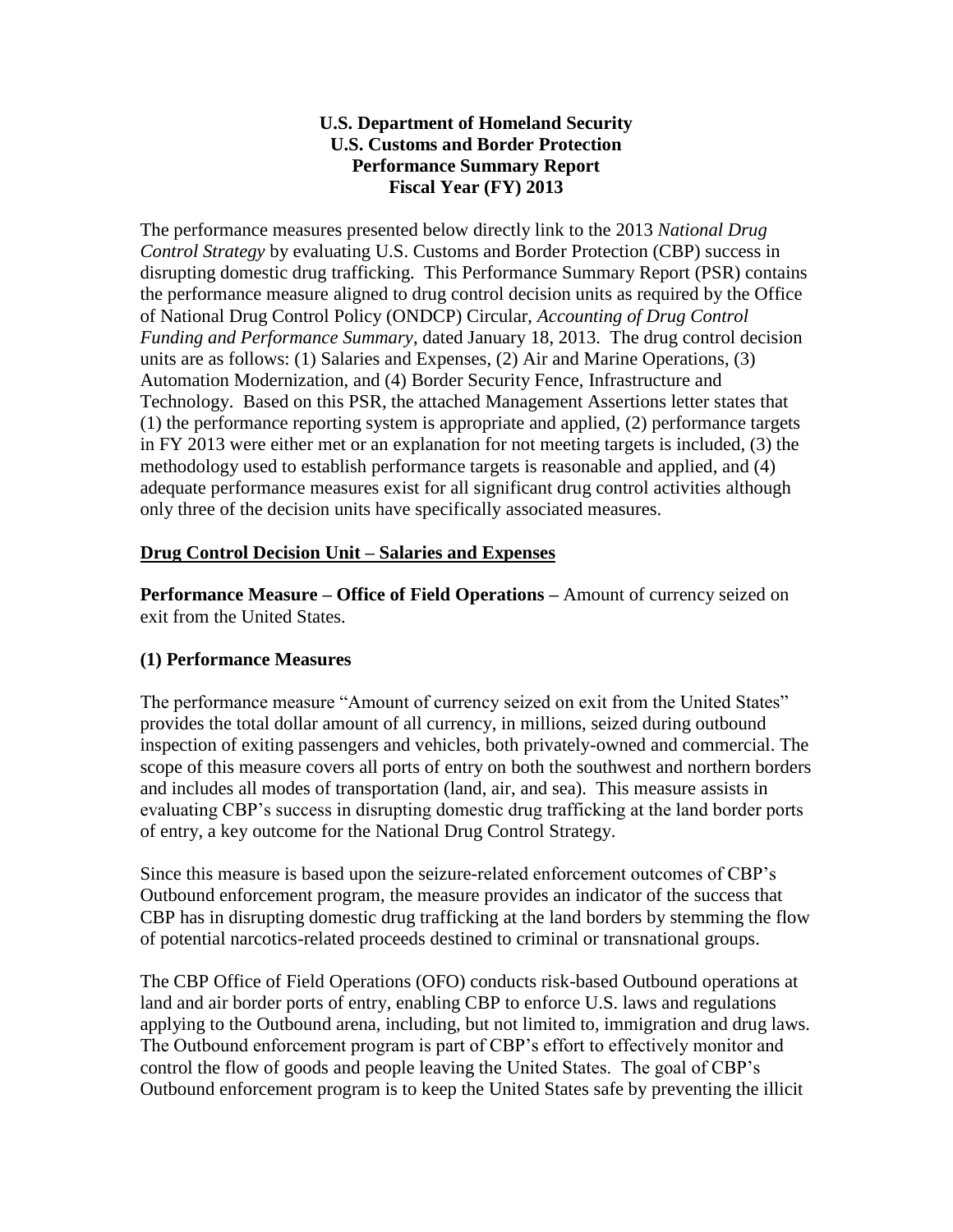export of goods- ranging from firearms to components of weapons of mass destruction- goods could potentially fall into the hands of terrorists or criminal elements. The program by individuals seeking to circumvent U.S. export control laws, recognizing that such also seeks to disrupt criminal elements and terrorist organizations by interdicting their proceeds and arresting members of their organizations.

A number of presidential strategies, including the President's National Export Initiative, the President's Export Control Reform Initiative, the National Drug Control Strategy, and the National Southwest Border Counter Narcotics Strategy, designate outbound enforcement as a crucial component on the war on drugs. The total currency seized upon exit from the United States in FY2013, which was in excess of \$36.9 million, is an indicator of CBP's success in disrupting domestic drug trafficking at the borders. These seizures of currency were potentially destined for criminal or transnational groups.

#### **(2) Prior Years Performance Targets and Results**

| <b>Fiscal Year: FY 2009</b> |             | <b>FY2010</b> | <b>FY2011</b>  | <b>FY 2012</b> | <b>FY2013</b>  |
|-----------------------------|-------------|---------------|----------------|----------------|----------------|
| Target:                     | <b>None</b> | <b>None</b>   | <b>\$40.0M</b> | \$35.0M        | <b>\$30.0M</b> |
| Actual:                     | \$58.1M     | \$47.37M      | <b>\$47.3M</b> | \$31.9M        | <b>\$36.9M</b> |

 enforcement agencies though the Border Enforcement Security Task Force (BEST). Overall, since CBP instituted its risk-based Outbound enforcement strategy in FY 2009 and increased the overall level of Outbound enforcement activities, CBP has seen a decrease in currency seizures both in terms of absolute number of seizures and the average amount seized. The total amount seized at the ports of entry in FY 2013 increased over the level observed in FY 2012; this was due to a number of larger seizures that were the result of special operations set up in support of collaborative enforcement efforts with the Drug Enforcement Agency (DEA) and Immigration and Customs Enforcement (ICE) through Operation Toll Road, as well as working with other law

# **(3) Current Year Performance Targets**

**Fiscal Year: FY 2014 Target: \$30.0M** 

 seized as an expected outcome. Therefore, the performance target for FY 2014 is set at illegal activities and that the target will be maintained at \$30.0M for FY 2015 and Currently, CBP conducts limited Outbound enforcement operations, examining only departing goods and travelers identified as high-risk, based on CBP Officer assessment at the ports and/or automated systems alerts triggered by available data. Based upon this limited operational strategy and the deterrence effect associated with a new program (as described above), such operations should result in a decrease in the amount of currency \$30.0M. If Outbound enforcement operations are maintained at the same level in FY 2014 and beyond, the expectation is that there will be additional deterrence effects upon subsequent years.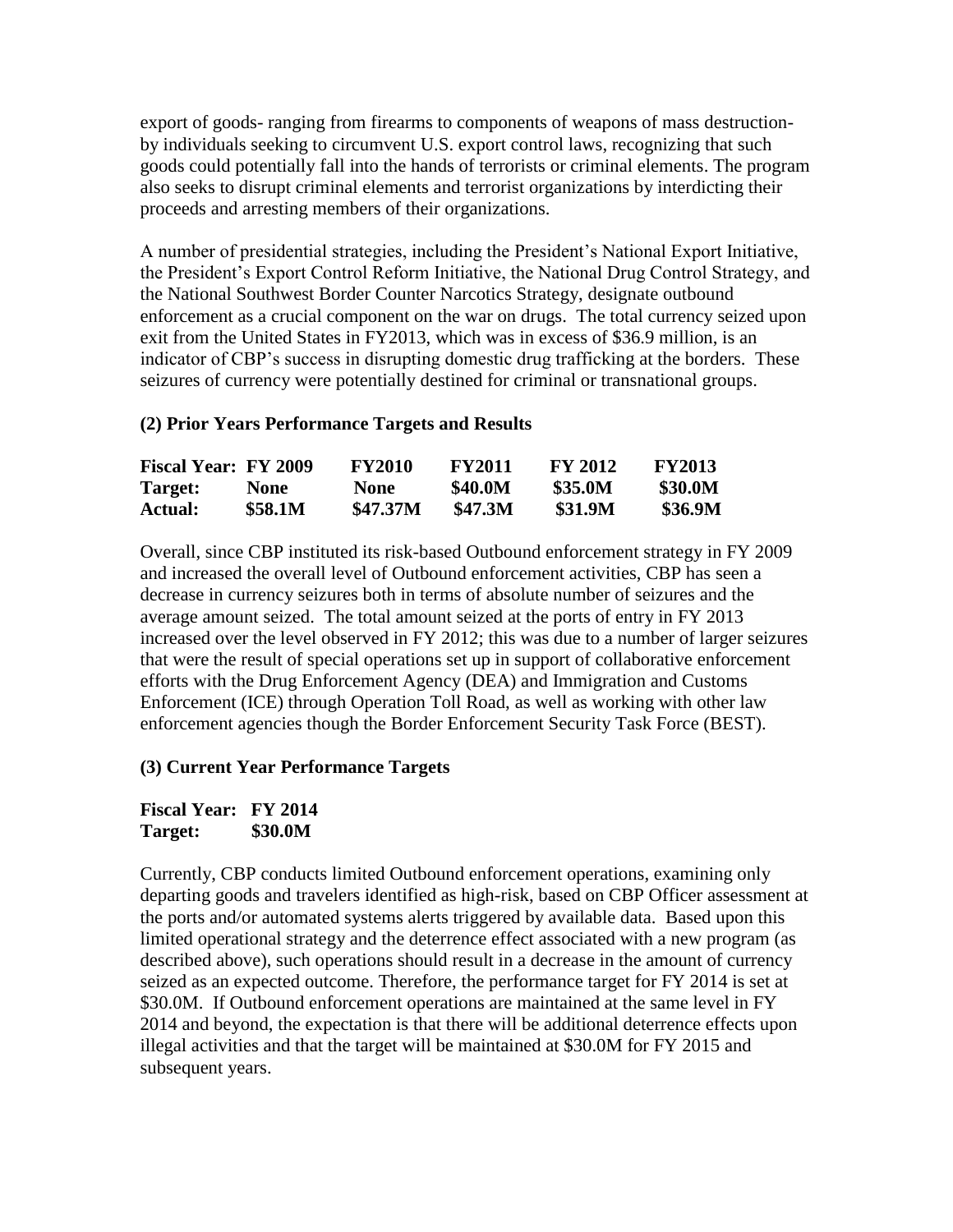#### **(4) Quality of Performance Data**

 calculated from Outbound seizure-related enforcement action data entered into TECS (a The data underlying this measure is accurate, complete and unbiased. This measure is computer-based tool used support CBP in its mission) by the CBP Officer at the time of occurrence of the violation. On a monthly basis, the summary data is compiled and extracted into the Operations Management Report (OMR) module in Border Stat, the CBP system of record for capturing and reporting on all enforcement and operational statistical data across its operational components. The monthly summary data is reviewed by OFO's Outbound Program Manager to verify accuracy and identify anomalies.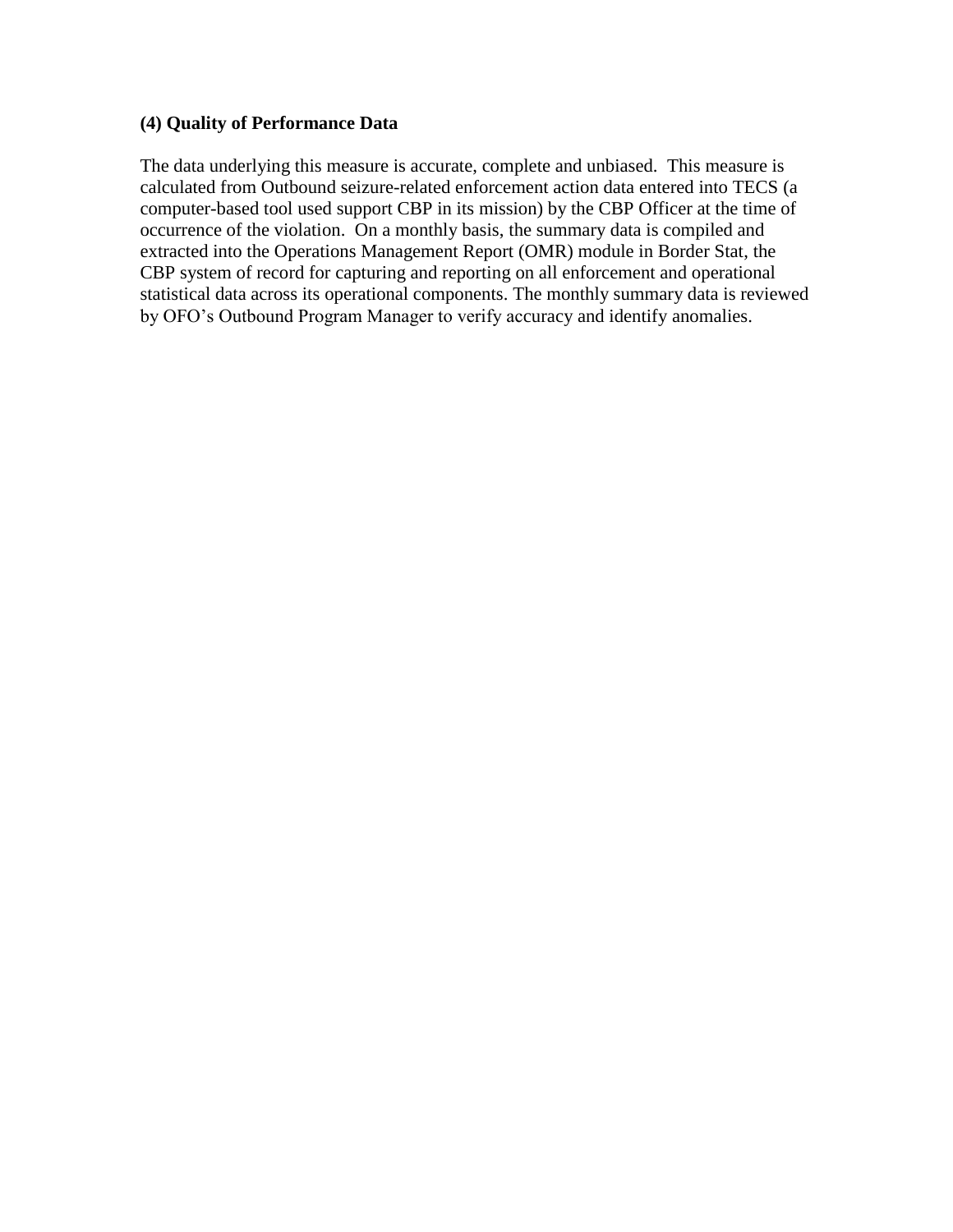# **Drug Control Decision Unit – Air and Marine Operations**

 **Performance Measure – Office of Air and Marine –** Percentage of Joint Interagency Task Force-South (JIATF-S) annual mission hour objective achieved.

# **(1) Performance Measures**

 layered approach to homeland security. OAM applies assets in the source and transit including its DHC-8 and C12M fixed-wing, medium-range aircraft, Black Hawk rotary- wing aircraft, and unmanned aircraft systems (UAS). The Office of Air and Marine (OAM) conducts extended border operations to support a zones through coordinated liaison with other U.S. agencies and international partners. The National Interdiction Command and Control Plan (NICCP) sets the overarching operational architecture for organizations involved in interdicting illicit drugs in keeping with the goals and objectives of the National Drug Control Strategy. OAM coordinates with the larger law enforcement and interdiction community through its partnership with Joint Interagency Task Force-South. JIATF-S is the tasking coordinator and controller for counter-drug missions within the transit and source zones. JIATF-S submits its resource allocation requirements through the NICCP. The Department of Homeland Security (DHS) responds to the requirements in a Statement of Intent. OAM typically supports JIATF-S requests with P-3 Airborne Early Warning (AEW) and P-3 Long-Range Tracker (LRT) aircraft but has also supported JIATF-S with other aircraft,

As a result of the August 19, 2003, Presidential Determination Regarding U.S. Assistance to the Government of Colombia Airbridge Denial Program, OAM began receiving funding in FY 2005 to support JIATF-S as part of its base budget.

The performance measure "Percentage of Joint Interagency Task-Force South Annual Mission Hour Objective" identifies the degree to which OAM meets its intended flight hours for JIATF-S in support of the National Drug Control Strategy.

# **(2) Prior Years Performance Targets and Results**

The Percentage of JIATF-S Annual Mission Hour Objective Achieved was initially introduced as a measure in FY 2011.

| <b>Fiscal Year: FY 2009</b> |             | <b>FY2010</b> | <b>FY2011</b> | FY 2012 | <b>FY2013</b> |
|-----------------------------|-------------|---------------|---------------|---------|---------------|
| Target:                     | <b>None</b> | <b>None</b>   | $100\%$       | $100\%$ | $100\%$       |
| Actual:                     | None        | <b>None</b>   | <b>100%</b>   | $100\%$ | $100\%$       |

 and FY 2010 are available, but a percentage cannot be provided for those years since the performance measure did not exist and there was no target for calculating the percentage. While the performance measure was new in FY 2011, OAM did track actual flight hours flown in support of JIATF-S in prior fiscal years. The actual flight hours for FY 2009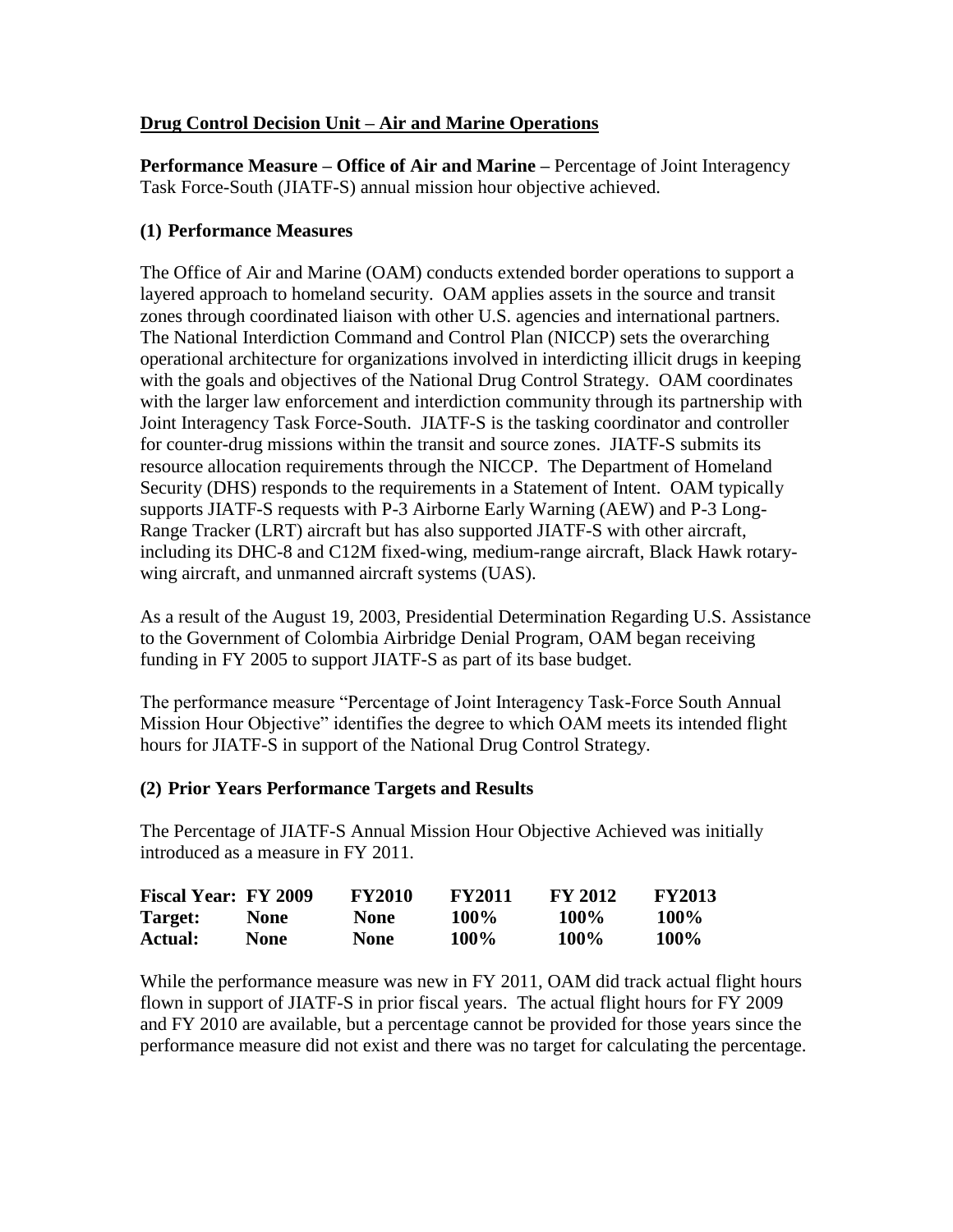requirements for a range of aircraft. In its annual Statement of Intent, DHS responds to the requirements in the NICCP. The FY 2013 DHS Statement of Intent included CBP's In the NICCP, dated March 17, 2010, JIATF-S forecasted its FY 2011 support objective to provide 5,000 flight hours for detection and monitoring activities with P-3 AEW and P-3 LRT aircraft in support of JIATF-S operations. OAM exceeded the goal of 5,000 hours for FY 2013, flying a total of 6,200.1 hours with its P-3 (6,043.7 hours), UAS (116.3 hours), DHC-8 (35.8 hours), and AS-350 (4.3 hours) aircraft.

# **(3) Current Year Performance Targets**

# **Fiscal Year: 2014**

Target:

Provide 100 percent of the 5,050 hours of JIATF-S support budgeted for the transit zone.

 to the DHS Office of Policy, via the Homeland Secured Data Network. This input was aircraft flight hours in the transit zone. On October 29, 2013, OAM submitted its input for the FY 2014 DHS Statement of Intent based on current anticipated budgets and planning estimates involving maritime patrol

 hours for JIATF-S with its P-3 and UAS. The FY 2014 DHS Statement of Intent included CBP's objective to provide 5,050 flight

# **(4) Quality of Performance Data**

The data underlying this measure is accurate, complete and unbiased. OAM P-3 flight data is recorded using a Post Flight Record Form (CBPAVP-051-2 RI 26 July 2004). The flight data entry is then validated against the Computerized Aircraft Reporting and Material Control (CARMAC) System, which is utilized by aircraft maintenance personnel to track flight time accrued on the aircraft. The flight data is then checked monthly against the Air and Marine Operations Report (AMOR) module of the TECS system, as well as the Tasking, Operations, and Management Information System (TOMIS).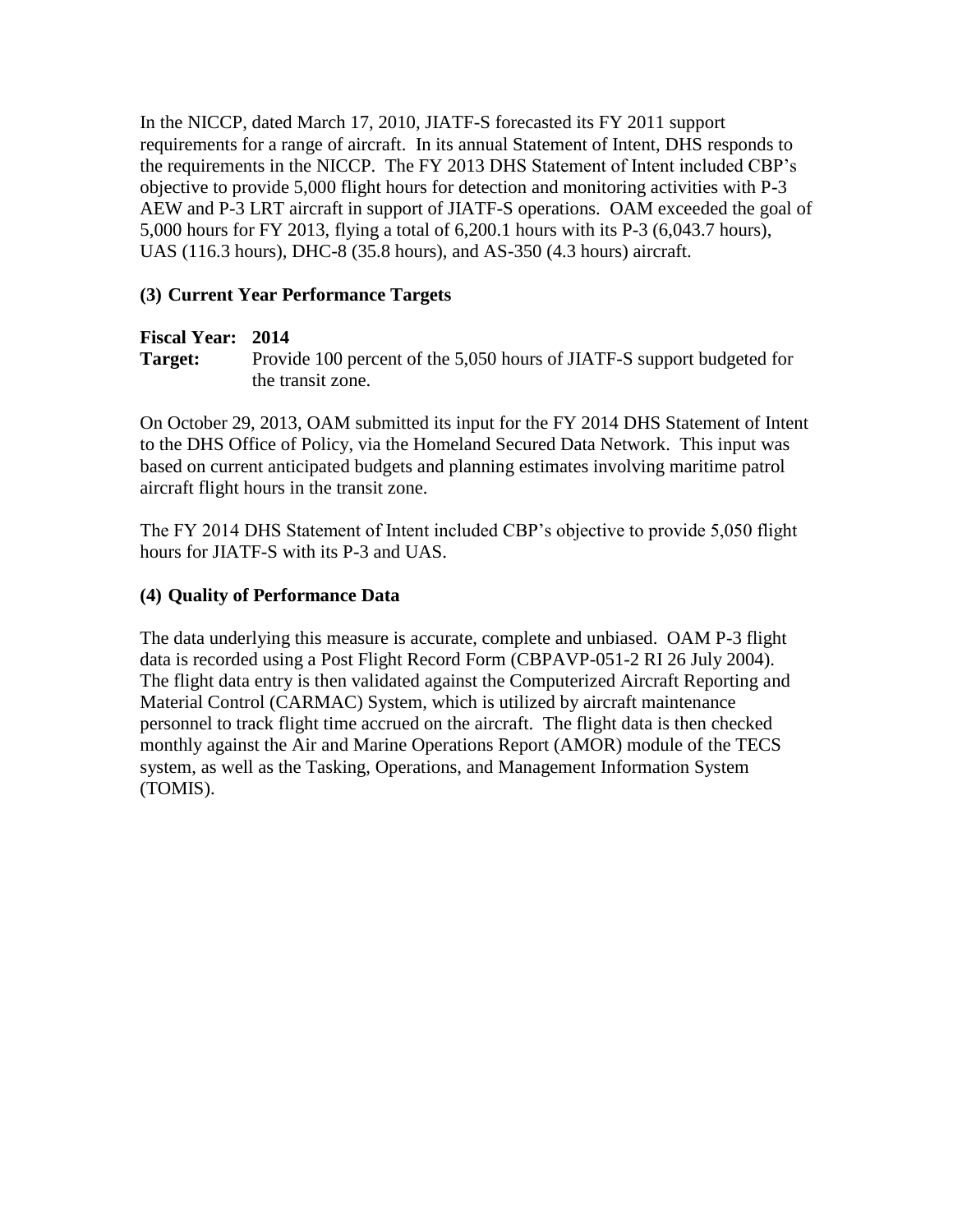# **Drug Control Decision Unit – Automation Modernization**

**Performance Measure** – No performance measure is currently associated with this drug control decision unit.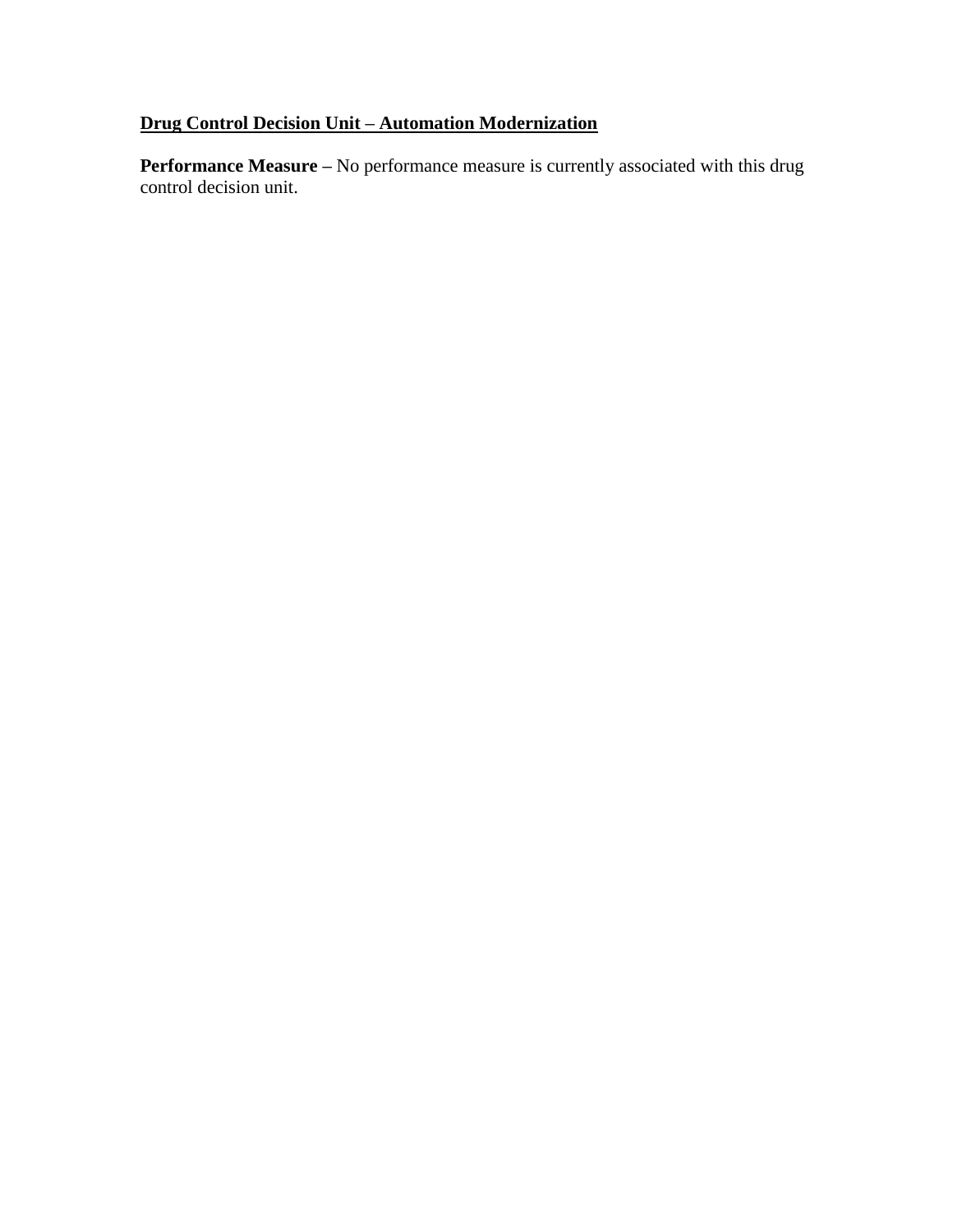# **Drug Control Decision Unit – Border Security Fencing, Infrastructure and Technology**

 **Performance Measure – Office of Border Patrol -** Number of apprehensions on the Southwest Border between the ports of entry.

# **(1) Performance Measures**

 people at the border. Border Patrol agents prepare for, detect, and intercept any and all The Office of Border Patrol, (OBP), works to mitigate all threats – terrorists and weapons of terrorism, smuggling of narcotics, other contraband and people, and the illegal entry of combinations of these threats that present themselves along the borders. The enforcement advantage gained from fencing, other infrastructure, and technology, such as sensors and cameras, allows agents to more effectively and efficiently perform their duties to detect, identify, and intercept threats.

The measure "Number of apprehensions on the Southwest Border between the ports of entry" assists in gauging CBP's success in addressing areas of greatest risk, including areas that experience narcotics smuggling, along our Nation's borders. The measure targets an overall reduction in the number of apprehensions along the Southwest border from historic levels. Although many factors, including enforcement, the economy, and natural disasters, can contribute to the ebbs and flows of apprehensions, a key change in CBP's enforcement posture over the past several years since 9/11 has been a healthy build-up in resources and capabilities, including fencing, infrastructure and technology. This vastly improved enforcement posture has coincided with an overall decrease in apprehensions since 2005. Funds and resources provided in 2010 created an even stronger enforcement environment for 2011, as noted in the 2011 National Drug Control Strategy.

 allowing agents to devote more time to other law enforcement efforts and techniques, apprehensions at low levels, to allow for better mitigation of other threats, such as the Decreases in apprehensions from the high numbers in 2005 (1,171,396 apprehensions in 2005 versus 414,397 in FY13) has resulted in less illegal alien volume across the border, including the detection and interdiction of narcotics. The Border Patrol strives to keep entry of illegal drugs into our country. During FY13, the Border Patrol seized 2,428,419 pounds of marijuana along the Southwest border, more than double the 1,194,427 pounds seized in 2005 along the Southwest border.

# **(2) Prior Years Performance Targets and Results**

This performance measure was initially introduced as a DHS strategic measure in FY 2011.

| <b>Fiscal Year: FY 2009</b> |         | <b>FY2010</b> | <b>FY2011</b> | <b>FY 2012</b>                                                                         | <b>FY2013</b> |
|-----------------------------|---------|---------------|---------------|----------------------------------------------------------------------------------------|---------------|
| Target:                     | None    | <b>None</b>   |               | $\langle 12.390,000 \rangle$ $\langle 12.371,000 \rangle$ $\langle 12.391,000 \rangle$ |               |
| Actual:                     | 540,865 | 447,731       | 327,577       | 356,873                                                                                | 414.397       |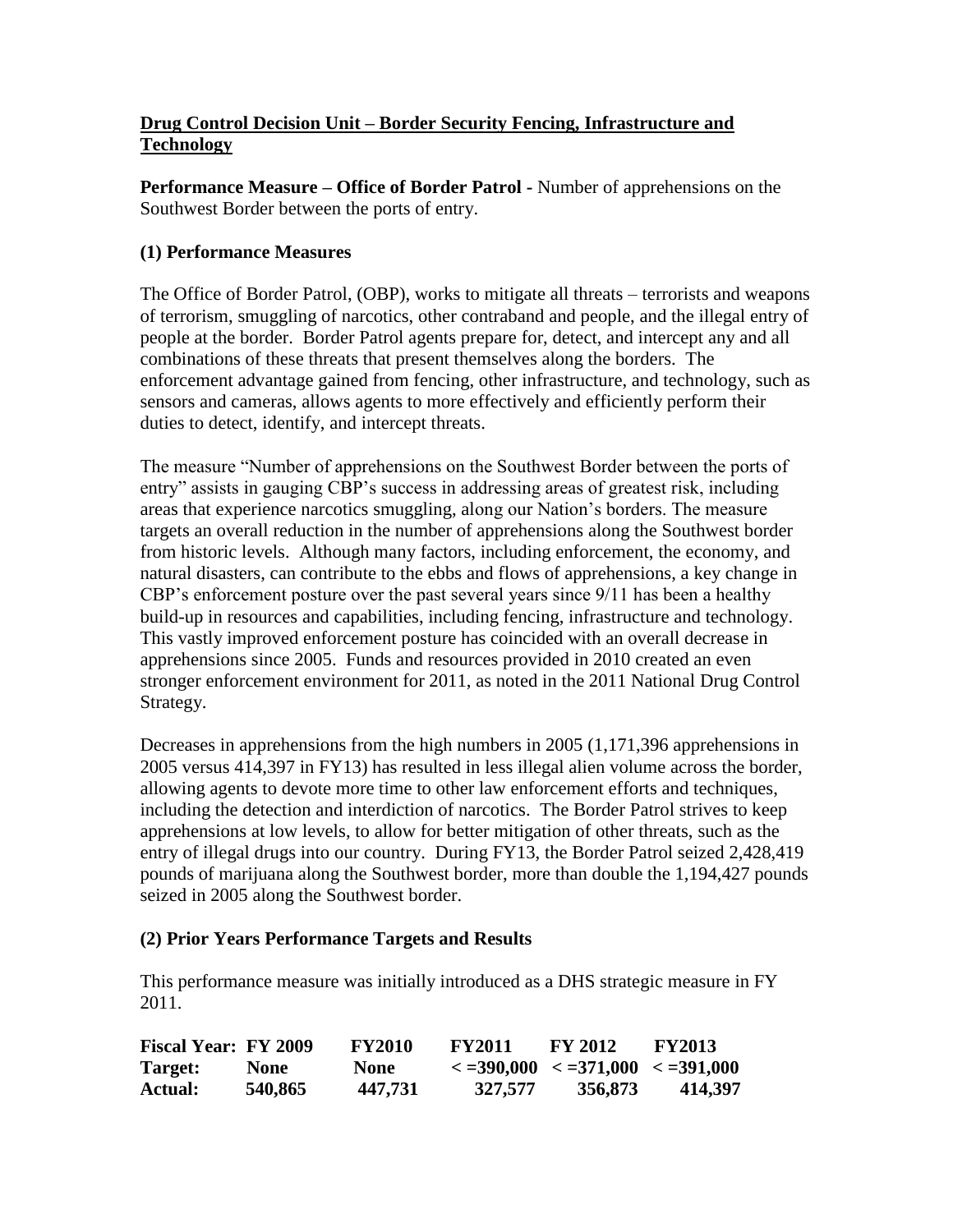CBP failed to meet the target for this performance measure. The Border Patrol made measure in FY13, in favor of a new measure for FY14, the Interdiction Effectiveness 414,397 apprehensions on the Southwest border between ports of entry in FY13. This remains low compared with 2005 when there were 1,171,396 apprehensions on the Southwest border, but represents an increase of 16% over FY12. A combination of factors influenced the rise, including improvement in the U.S. economy, an increase in attempts by persons from countries other than Mexico due to U.S./foreign economic factors and emigration/immigration dynamics from sending/transit countries, and possible change in attempts due to perceptions surrounding immigration reform legislation. This measure was introduced in FY10 to gauge short-term impacts of enforcement improvements in Arizona, where apprehensions had been high: the improvements in enforcement posture did indeed correlate with decreases in apprehensions at that time. Due to its short-term focus, however, OBP will retire this Rate, which evaluates the Border Patrol's ability to apprehend or turn back would-be illegal entrants.

#### **(3) Current Year Performance Targets**

# **Fiscal Year: FY 2014 Target: New measure: Interdiction Effectiveness rate: target ≥ 77 percent**

As the Border Patrol transitions away from targeting the number of apprehensions on the Southwest border, it is focusing instead on the percentage of known entries that are apprehended or turned back to Mexico. The proposed new measure is called, "Rate of interdiction effectiveness along the Southwest Border between ports of entry", or the Interdiction Effectiveness rate. The Border Patrol achieves this desired strategic outcome by maximizing the apprehension of detected illegal entrants or confirming that illegal entrants return to the country from which they entered and by minimizing the number of persons who evade apprehension and can no longer be pursued. CBP will work with ONDCP to replace the current measure with this new performance measure and target.

#### **(5) Quality of Performance Data**

Results for the measure "Number of apprehensions on the Southwest Border between the ports of entry" include all apprehensions of deportable illegal aliens made by the Border Patrol within the nine sectors of the Southwest border. Apprehension data is entered into a database, the e3 (Enforce, next generation) Processing application, by Border Patrol Agents at the station level. All data entered via e3 resides in the Enforcement Integrated Database (EID) system, the official system of record for this data. Data input can be made by the apprehending agent, or by another agent who obtains details concerning the apprehension from the apprehending agent. All apprehension data entered into e3 Processing is subject to review by supervisors at multiple levels. Data reliability tools are built into the system. For example, data input not conforming to appropriate expectations for each cell is flagged for re-entry. The EID continuously updates to compile all apprehension data. At the Headquarters level, the Statistics and Data Integrity Unit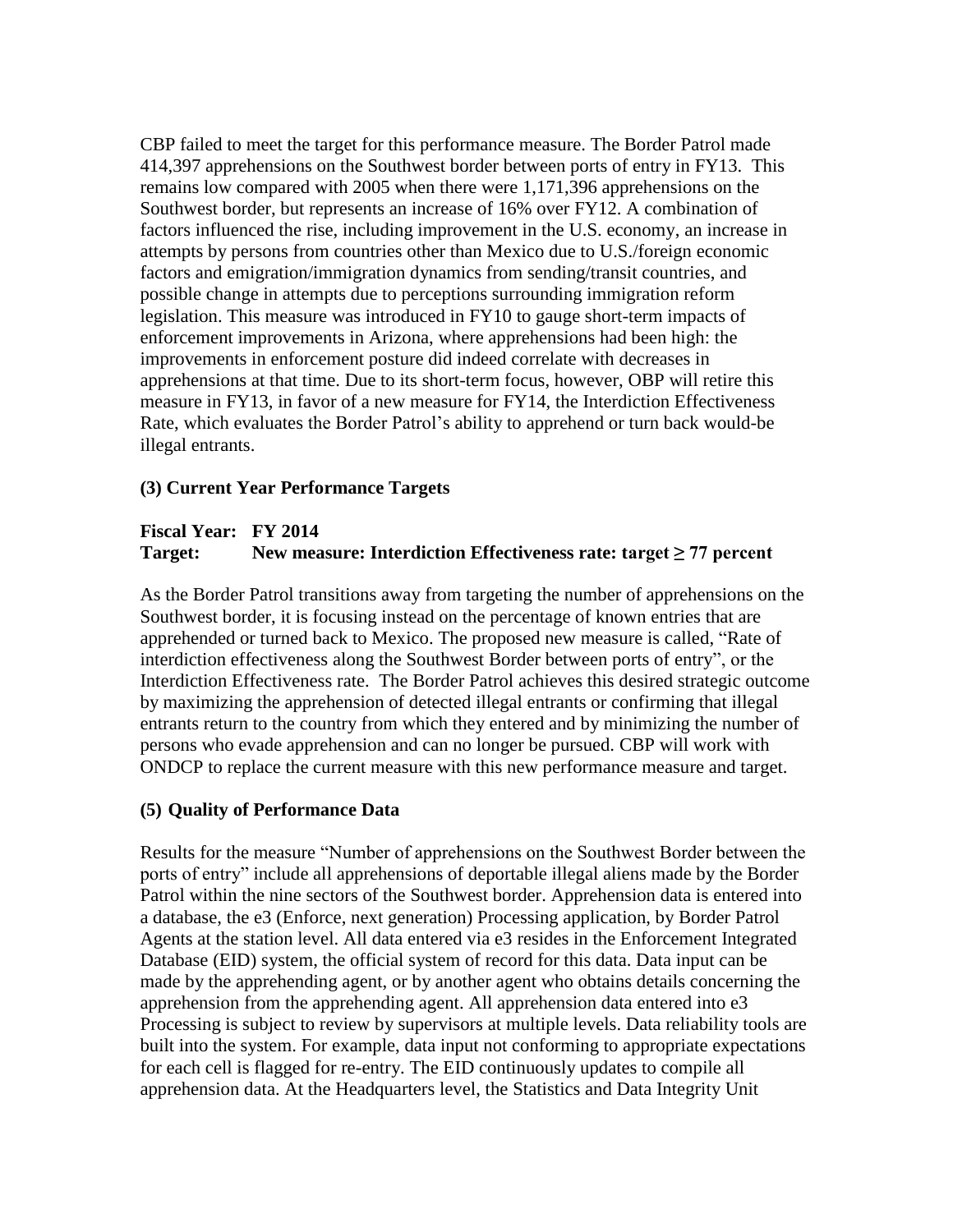discrepancies are found, they are referred back to the apprehending Sector/Station for conducts monthly Data Quality reports as well as weekly miscellaneous checks. When review and correction.

 between ports of entry" measure are based on data collected on all apprehensions, Targets and results for the "Rate of interdiction effectiveness along the Southwest Border "turnbacks", and "gotaways". Apprehensions are defined as, "a deportable subject who, after making an illegal entry, is taken into custody and receives a consequence." "Gotaways" are defined as, "A subject who, after making an illegal entry, is not turned back or apprehended and is no longer being actively pursued by Border Patrol agents." "Turnbacks" are defined as, "A subject who, after making an illegal entry into the US, returns to the country from which he/she entered, not resulting in an apprehension or gotaway." Apprehension, gotaway, and turnback data is captured by Border Patrol agents at the station level and entered into the following systems. Apprehensions are entered into the e3 Processing (e3) system. All data entered via e3 resides in the Enforcement Integrated Database (EID), the official system of record for this data. "Gotaways" and "turnbacks" are entered into the CBP Enforcement Tracking System 1 (BPETS1).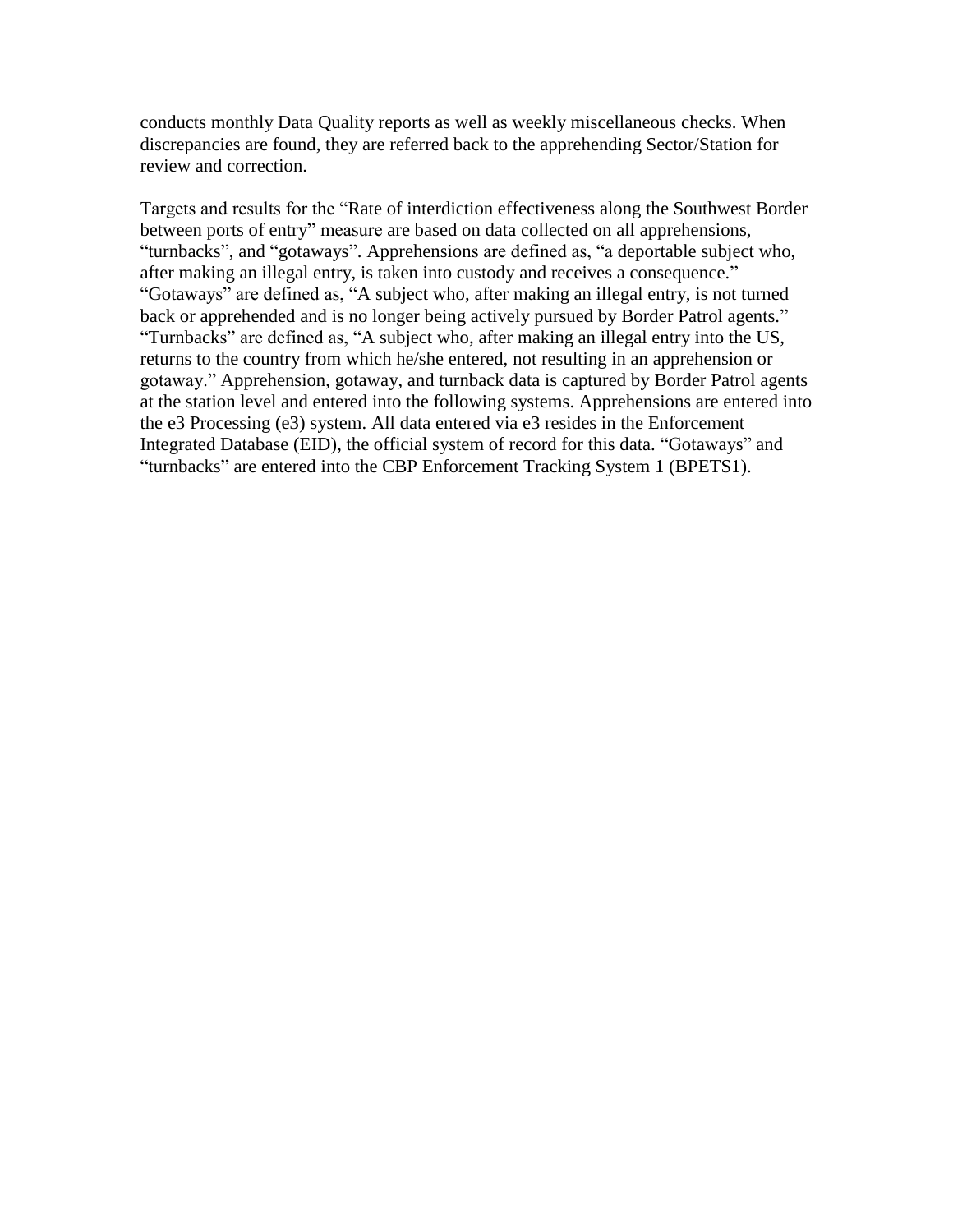

# **Appendix A Report Distribution**

#### **Department of Homeland Security**

Secretary Deputy Secretary Chief of Staff Deputy Chief of Staff General Counsel Executive Secretary Director, GAO/OIG Liaison Office Assistant Secretary for Office of Policy Assistant Secretary for Office of Public Affairs Assistant Secretary for Office of Legislative Affairs DHS Component Liaison Chief Privacy Officer

#### **Office of Management and Budget**

Chief, Homeland Security Branch DHS OIG Budget Examiner

#### **Office of National Drug Control Policy**

Associate Director for Planning and Budget

#### **U.S. Customs and Border Protection**

Commissioner Chief Financial Officer Audit Liaison

#### **Congress**

Congressional Oversight and Appropriations Committees, as appropriate